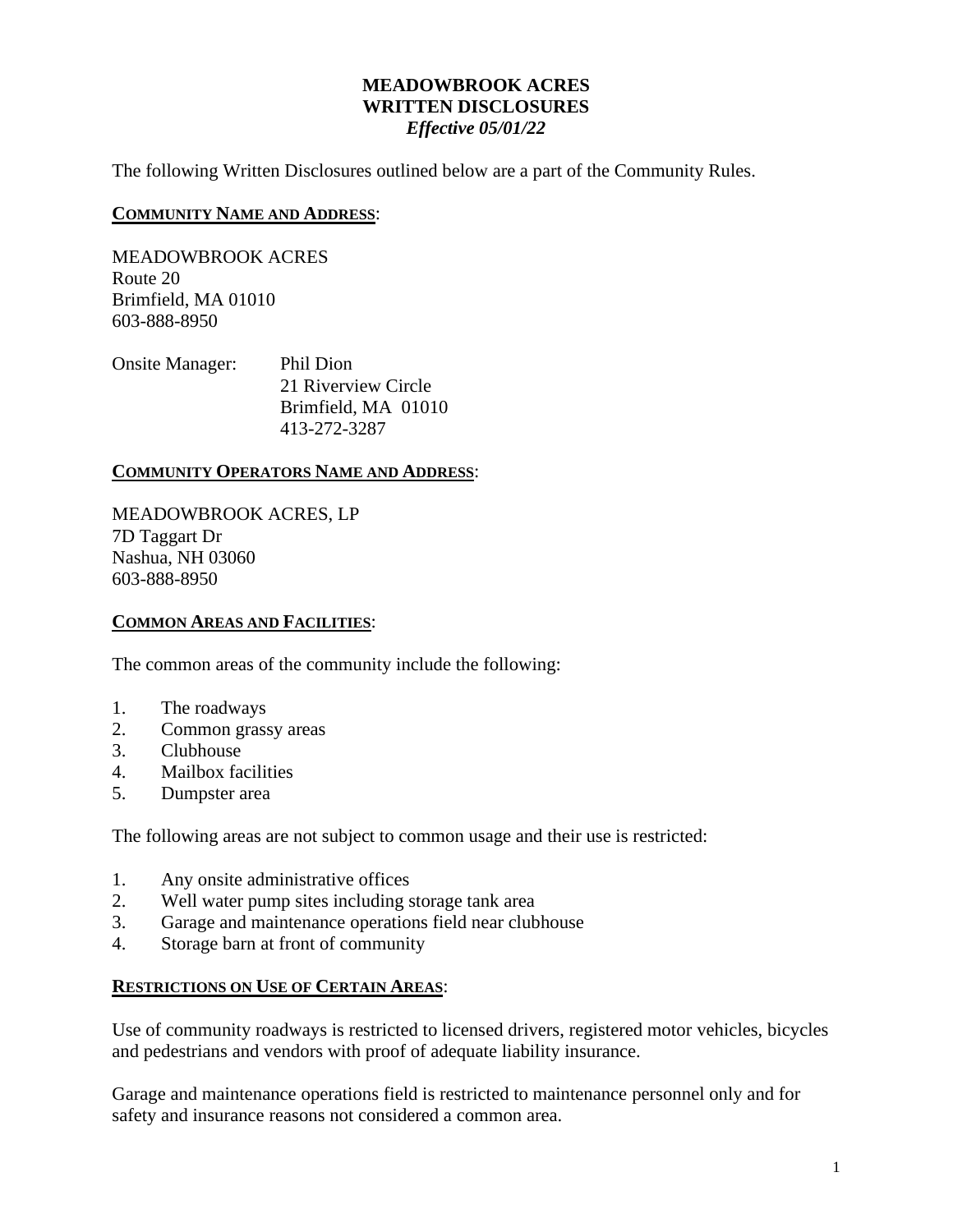## **THE SIZE AND LOCATION OF THE MANUFACTURED HOME SITE**:

- 1. Your home will be situated on your lot. The size and shape of each individual lot may vary. There are no specific surveyed lot lines delineating individual lots. Any lot line dispute arising between neighbors should be directed to the owner/operator.
- 2. You will have right of access over your neighbor's lawn to the side of your house for the purpose of home maintenance and/or utility access provided that your neighbor's lawn will be unchanged by such activity. Such access shall be reasonably given, and will be utilized so as not to interfere with your neighbor's quiet enjoyment of his/her lot.
- 3. Each lot shall have a paved driveway.
- 4. No resident shall place any item or put any plantings within five feet of another resident's home in order to prevent damage, allow passage and preserve the quiet enjoyment of all residents.

## **THE "IMPORTANT NOTICE REQUIRED BY LAW" UNDER M.G.L. C.140, §32P**:

The "Important Notice Required by Law" is attached hereto and made a part hereof.

## **COMMUNITY RULES**:

Community Rules are attached hereto and made a part hereof.

## **TERM OF OCCUPANCY**:

The community operator offers a five (5) year lease. Residents may also choose to live in the community as a Tenant-At-Will (TAW).

## **SITE RENTAL TERMS AND FEES**:

- 1. The monthly lot rent as of May 1, 2022 is \$470.00 and includes a \$12.00 Town Tax. Rent may be adjusted annually. Services covered by the lot rent include septic tank pumping and maintenance, real estate taxes, household rubbish removal, snow plowing and maintenance of common roadways and other common areas.
- 2. A late charge of \$25.00 will be assessed on rent over 30 days late.
- 3. A charge of \$20.00 will be added to all returned checks (insufficient funds, stopped payment, closed account, etc.)
- 4. If two (2) checks are returned in any 365 day period, only money orders or registered checks will be accepted in the future.
- 5. Please make all payments payable to Meadowbrook Acres, LP and mail to:

Meadowbrook Acres, LP 7D Taggart Dr Nashua, NH 03060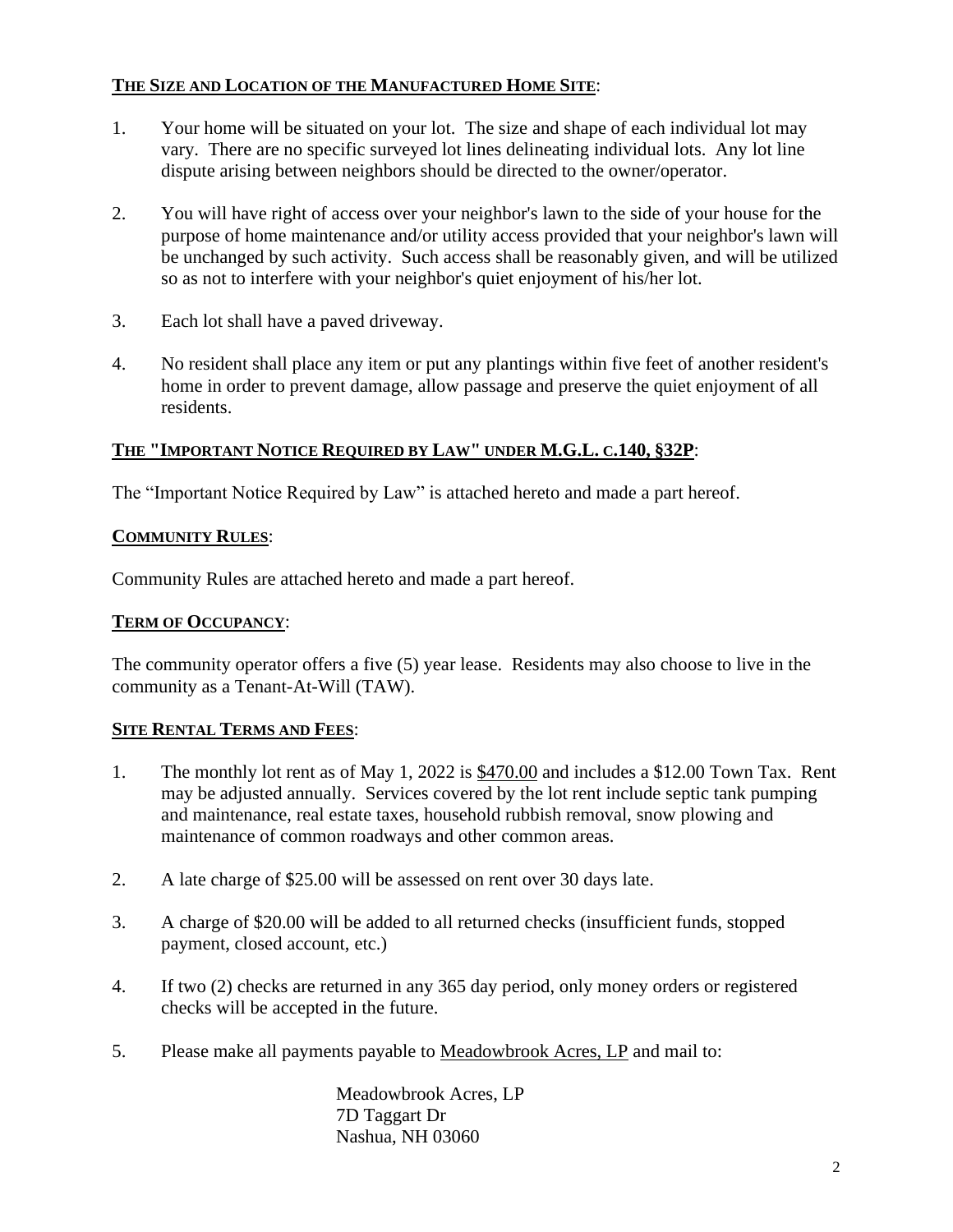- 6. Nondiscriminatory lot rent increases may be assessed annually related to increases in the ongoing operational and maintenance costs, utilities, taxes, insurance, etc. In the event of an increase, you will be notified at least sixty days in advance of said rate increase.
- 7. Also non-discriminatory rent increases may be levied at any time for capital improvements including but not limited to water distribution, sewage system, utility connections or installations, removal of oil tanks, and site work necessary to preserve the integrity of the community. These increases shall be calculated at the cost of such items amortized over the useful life of each item. These rental increases will be in addition to the above.

# **UTILITIES**:

Electrical service is individually metered to each home site and resident is responsible for direct payment to the utility company. Residents may choose and are responsible for direct service and payment to his/her supplier. Telephone and cable television are directly available to individual homes and residents are responsible for their choice of these services and direct payments to these companies.

## **HOMEOWNER'S INSURANCE**:

It has been determined that in most cases homeowners insurance, including liability coverage for your home and site is available for manufactured housing at reasonable rates and therefore is required. Upon request from the owner/operator, a resident may be required to provide management with a copy of their insurance binder. Pollution coverage is also recommended in case an oil tank leak or spill occurs, if said coverage is available at reasonable rates. If an oil tank leak or spill is found to be due to the negligence of the resident and not due to the negligence of the owner/operator, the owner/operator may seek reimbursement for incurred cost of any clean up and/or remediation.

# **OTHER FEES AND CHARGES**:

- 1. Residents may be charged a fee for removal of any items or trash other than normal household trash by the usual trash disposal provider, if that service is available.
- 2. Vehicles that are leaking or dripping gas must be promptly repaired. If resident fails to take corrective action after properly being notified, resident may be liable for costs related to the repair of roadway if found to be due to the negligence of the resident and not due to the negligence of the owner/operator.
- 3. Unregistered, uninspected and inoperable vehicles and any vehicle parked in violation of any enforceable rule are not permitted and a towing fee may be charged after reasonable notice is given to the vehicle owner.
- 4. If a resident elects to hire the owner/operator to perform a service, charges for that service will be based on an agreed upon fee by both parties.
- 5. If a resident elects to replace his home with another home he must first notify and receive the owner/operator's written consent. Any costs incurred relative to the replacement of a home shall be the sole responsibility of the resident.